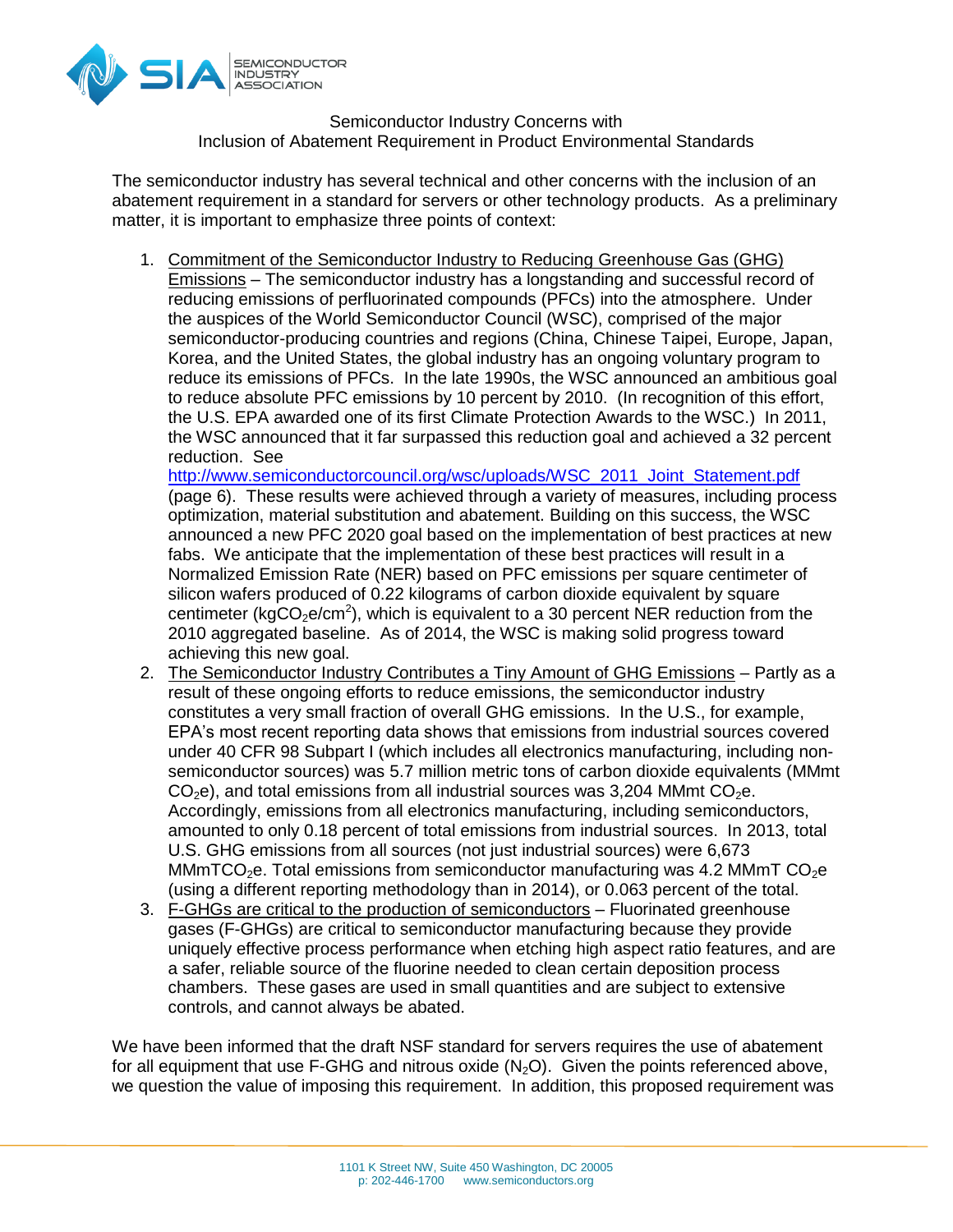

adopted without the input of semiconductor manufacturers. As a result, there are numerous problems with such a requirement.

## Technical Issues

- A rigid requirement of using abatement ignores the pollution prevention hierarchy to reduce emissions. The industry's success in emissions reduction has often been the result of the use of alternative chemistries and process optimization, followed by abatement as the last choice. It is inappropriate to impose a requirement to use "end-ofpipe" abatement without giving credit for other preferred means of reducing emissions.
- Different tools and processes do not use process GHGs at the same rate and do not have equivalent utilization efficiencies. Under these circumstances it makes little sense to require abatement on all tools. For example, as documented in data provided to EPA in developing the GHG reporting rule with regard to remote nitrogen trifluoride  $(NF_3)$ chamber cleans, some processes make extremely efficient use of  $NF<sub>3</sub>$  (i.e., processes that consume 98 percent of the gas). For these processes, abatement provides very little additional value.
- **•** Requiring abatement for  $N<sub>2</sub>O$  processes makes little sense when the industry has not demonstrated an abatement technology that works for this gas. Abatement of  $N_2O$  often generates nitrogen oxides ( $NO<sub>x</sub>$ ) which are regulated air pollutants.
- The draft server standard requires that the semiconductor manufacturer work with the abatement system supplier to develop and adhere to company-specific operation and maintenance procedures and schedules. The display standard requires that control technologies are designed installed, operated and maintained in accordance with the control technology supplier's specifications and that the supplier create a maintenance plan. These requirements can be inconsistent with the established commercial relationships developed between the semiconductor manufacturer and their abatement suppliers. While some manufacturers have established maintenance plans with their suppliers, some do not and the suppliers seek to charge extra fees for this service.

## Harmonization Concerns

The requirements would not be easily adopted in regions outside the U.S.

- The draft server standard expands the basket of covered gases to include  $N_2O$  and fluorinated heat transfer fluids (F-HTFs). The reporting methodology in the U.S. includes these additional gases, but other regions do not report on emissions of these gases.
- The draft standard requires that emissions be expressed in tons of  $CO<sub>2</sub>e$ . However, not all countries/regions use the same values to calculate the global warming potential (GWPs) for all gases. For example, US EPA has adopted GWPs that are different than the IPCC.
- The draft standard requires that the supplier publicly report its emissions of  $N<sub>2</sub>O$  and F-GHGs. This is an established practice in the U.S., but this requirement is not accepted by other regions.
- The requirement for maintenance plans is inconsistent with the practice of other regions.
	- $\circ$  Facilities reporting under the U.S. reporting protocol are required to develop a site-specific maintenance plan, but based on our collaboration with other regions as part of the WSC, this is not a requirement outside the U.S.
- While EPA has established default destruction/removal efficiency (DRE) that can be used for reporting based on extensive data provided by the semiconductor industry and